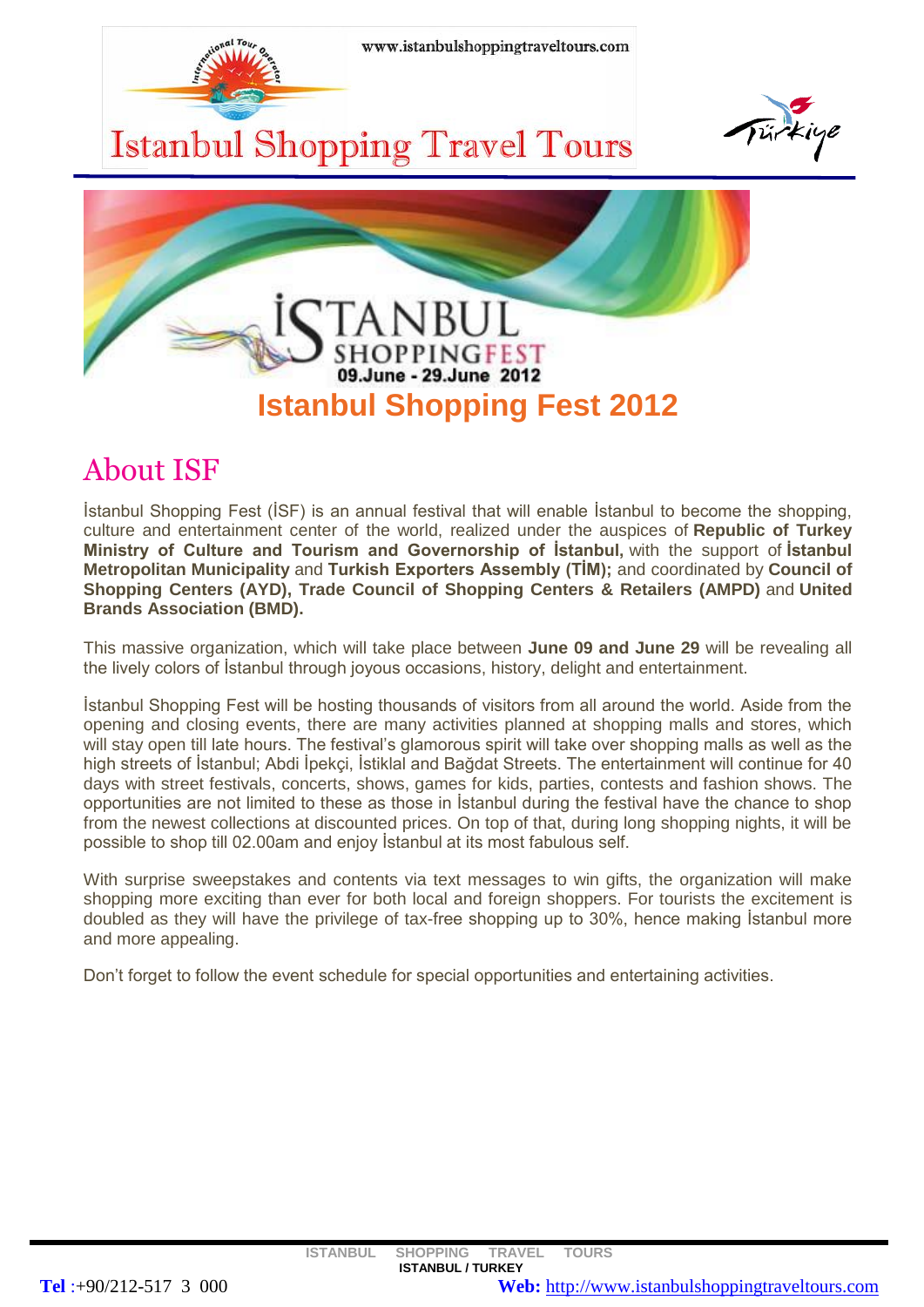





[http://www.istanbulshoppingfest.org](http://www.istanbulshoppingfest.org/)





# Istanbul to woo tourists with first shopping festival



Preparations are underway in Istanbul for the country's first ever shopping festival, set to kick off in March.

The 40-day festival, designed to position the Turkish city as a major shopping and tourism destination, begins March 18 and will offer discounted items, extended hours and a range of events in venues around the city.

Traditional tourist destinations such as the Grand Bazaar and Egyptian Spice Market will host concerts, street festivals and displays such as fashion shows designed to get tourists spending, emulating the successful Dubai Shopping festival.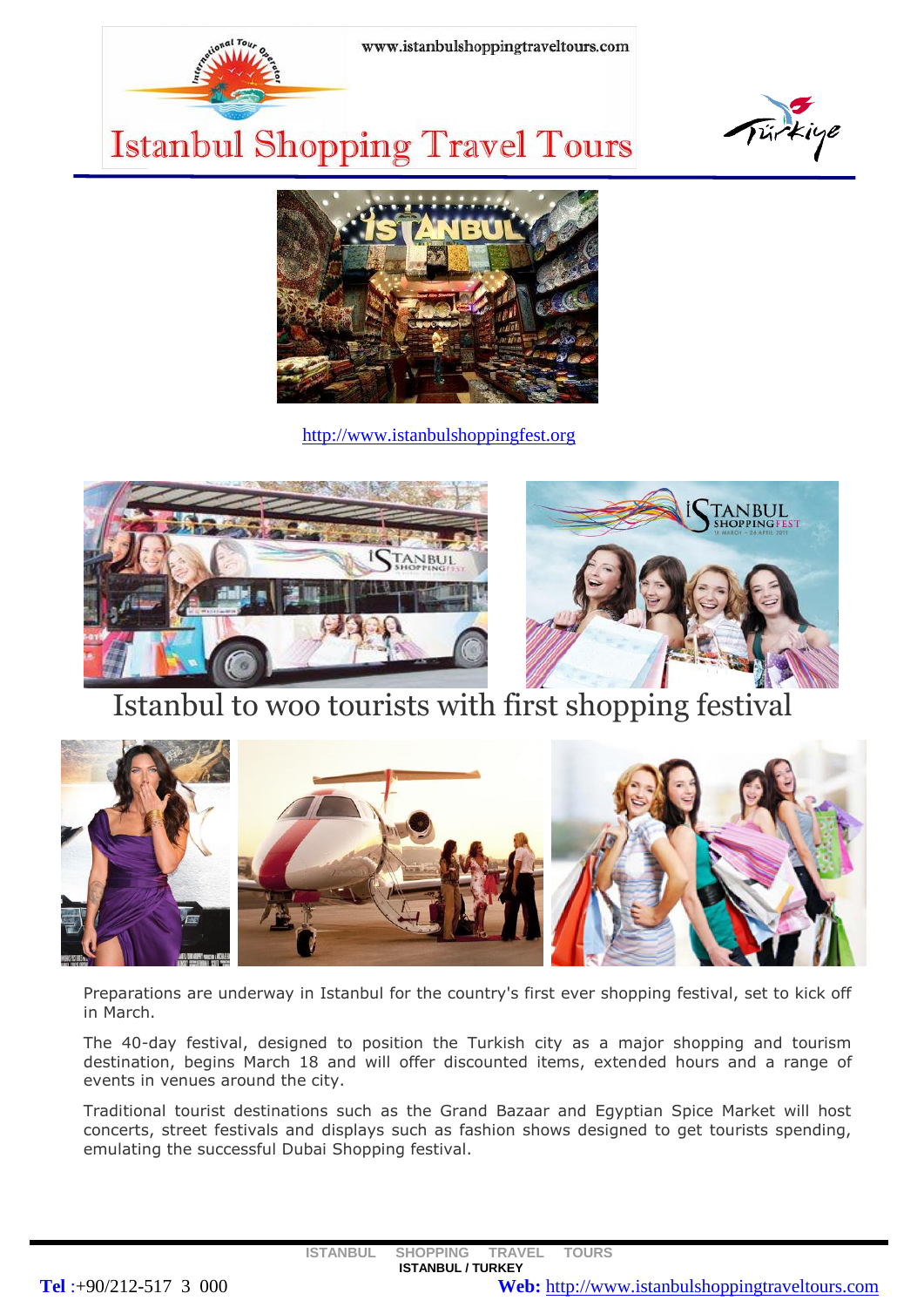



Some of the 90 shopping centers in Istanbul will also be open 24 hours a day, allowing even nightbirds to get their shopping fix of everything from luxury Turkish fashion brands to spices and antiques, with prizes awarded daily to visitors.

Organizers hope that the festival will grow in size to attract over 1.5 million tourists to Istanbul annually over the next four years, helping the government hit its target of 10 million tourists a year by 2015.

Dubai's festival, which has been held in the UAE at the beginning of every year since 1996, now attracts around 3 million visitors to the emirate every year and is believed to have brought in around 40 million visitors since its inception.

Turkey's major airlines have announced promotional deals for those wishing to get to the Istanbul event, which runs through April 26.

[Turkish Airlines,](http://www.turkishairlines.com/) the nation's flag carrier, is a major sponsor and will be offering promotional tickets from some countries to the event, as well as reportedly considering raising the baggage allowance for shoppers attending.

[Pegasus Airlines,](http://www.flypgs.com/) which flies from 25 international destinations to Istanbul, is also offering lowcost tickets from several European destinations, including the UK from £59.99 ( $\epsilon$ 70) and France from €59.99.







## **Istanbul Shopping Fest**

Istanbul Shopping Fest will be organized between **June 09 – 29 June 2012**. Shops and shopping malls will be open till morning in several districts of Istanbul. People will be able to shop 24 hours a day in Istanbul during nearly one month. Different special prizes and '´Win a Auto Every Day´´ campaigns are expected to attract tourists to Istanbul.

Istanbul is has been a capital for shopping and trade through out the centuries housing the historic shopping centers such as Grand Bazaar, the largest covered market in the world. Another historic shopping center of Istanbul is Egyptian Market (Spice Bazaar) which is still standing and attracting people with special types of spices. There are also numerous small bazaars serving in the historic structures of Istanbul with a spirutual atmosphare. The most popular stuff in those bazaars are gold, jewelery, leather and rugs.

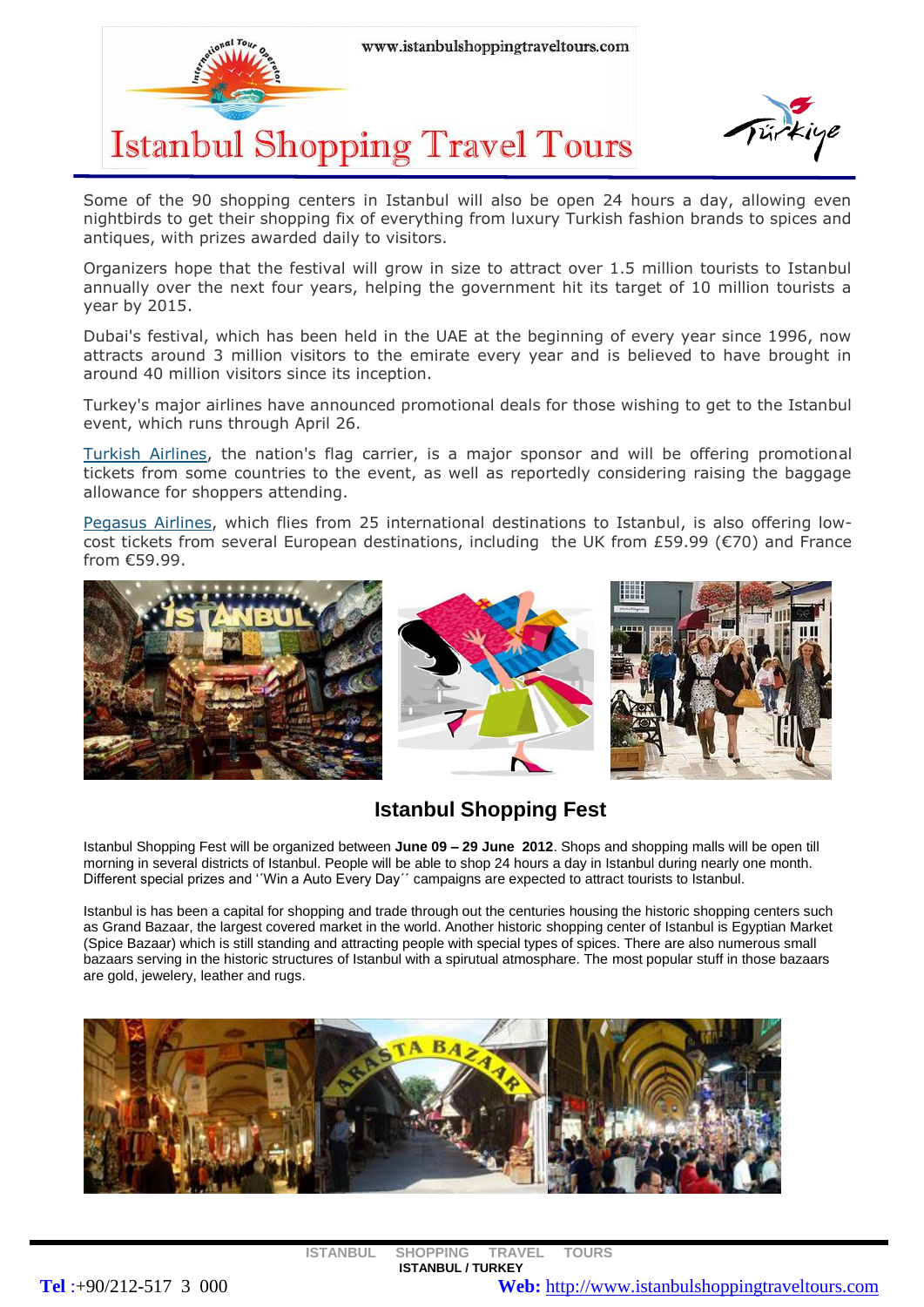



In addition to those, there are about 90 modern shopping centers in Istanbul such as Akmerkez in Etiler, Cevahir shopping center in Sisli and Olivium in Bakırkoy. There are also several popular shops at Taksim, Nişantaşı, Şişli, Bakırköy, Fatih, Bahariye, and Bağdat street will stage several street activities.



During the fest, hundreds gathered to watch a different music shows and entertainment display on Taksim, Nişantaşı, Şişli, Bakırköy, Fatih, Bahariye and Bağdat streets of Istanbul.

And Istanbul continues the theme of " the city that never sleeps".

We can provide you only transport tours during the festival in Istanbul. You will be transferred to the best spots for shopping in accordance with your comments and advised for the best places. Our vehicles are private vans with air-condition and our drivers speak basic English. Our only transport shopping tours in Istanbul will certainly save your money and time !



## **'Istanbul Shopping Festival'**

İstanbul gearing to have another mega tourist event; Annual Shopping Festival is kick started today by the Turkish tourism minister, governor and the mayor of İstanbul and the leaders of major business organizations. The event most likely to atract millions of shoppers from surrounding countries which can visit Turkey without a visa. Organizers make sure it would be a success and hoping to increase the shopping lovers year after year every year making İstanbul Shopping Festival as one premium shopping event in the world. The 2012 İstanbul Shopping Festival is expected to give much needed boost to İstanbul tourism industry and the retail sector.

The 'Istanbul Shopping Festival' is a new and upcoming festival, which has been organised by the Turkish Ministry of Culture and Tourism. Between the 18th of March and 26th of April, This is the first time that this festival is being carried out in İstanbul. It is aimed to refresh the shopping tourism and to support it in a broad range of areas; from culture to arts, entertainment to food and beverages. It is ultimately planned to spread this activity throughout Turkey.

The countdown for the festival, which was actually organised as a result of the experiences gained in the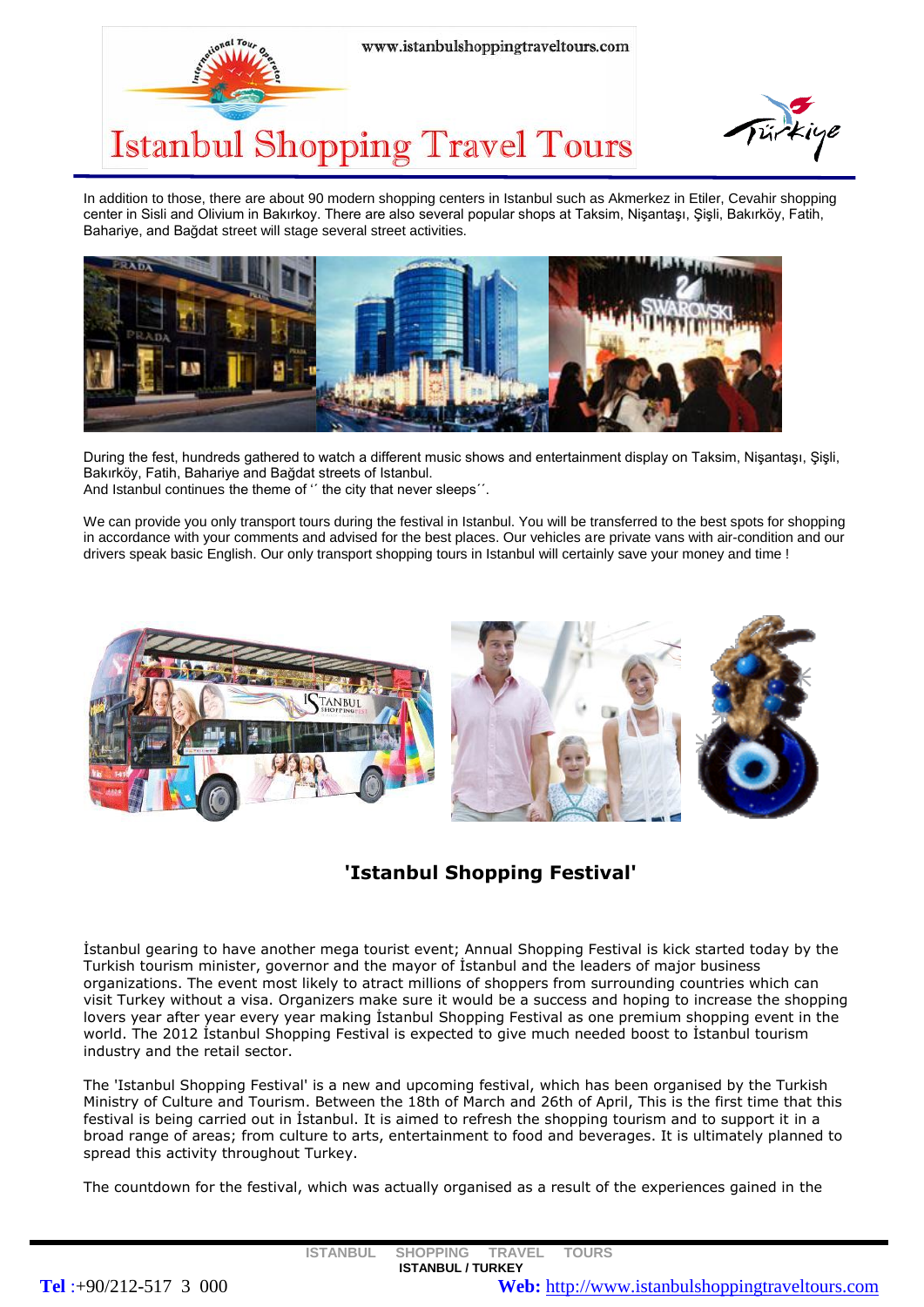



ITO's (Istanbul Trade Chamber's) Shopping Fest, which has now been running for the past 3 years, has already begun. The details of 'Istanbul Shopping Festival ' is announced today with a press conferance attended by Turkish Culture & Tourism Minister Ertugrul Gunay. Festival has a budget of 50 million dollars.

The Mayor of İstanbul Kadir Topbaş said he will dispatch all the sources of the city for the festival. He also wishes to have 40 couples from different countries to get married in İstanbul sponsored by the festival organisers. He promises to oficiate the wedding ceremonies personally.

Another of Festival's main sponsor Turkish Airlines boss Hamdi Topçu said that they will have special fares and considering to increase the baggage allovance of the shoppers during the festival..

The 20 day long shopping event will attract millions of bargain hunters from across the globe who will win all kind of prizes including a brand new car every day during festival. Tourists can enjoy tax free shopping as well as heavy discounts on a wide range of items including jewelry, perfumes, textiles, handicrafts and electronics items as shops and malls try to outdo each other in sales. The İSF is also known for its colorful events ranging from music to street performances offering wholesome family entertainment.

İstanbul Shopping Festival will be a celebration time for shopping lovers who thronged to this charming and scintillating city from across the globe. One can shop for the imported items like watches, perfumes, jewelry by leading world-renowned brands at a discount of 5 % to 50 %. The discounted rates are not the only attraction of İstanbul Shopping Festival, as you can win fabulous free gifts, bargain offers and raffle tickets. İstanbul has rapidly emerged as the tourist capital of the World and a very busy shopping Center for the surrounding countries. With a population of 14 millon people, İstanbul has over 90 brand new shopping centers and many street venues. Topping all that having the world biggest and oldest shopping center Grand Bazaar, İstanbul is very well suited for the task in hand.



Besides the shopping, a number of entertaining events take place at colorful İSF for children as well as grown ups. You can participate with your family in all kind of shows arranged by the city and it's people. Dining is also a major attraction of İSF where gourmets can satisfy their taste buds from delicious Turkish cuisine and from all corners of the world.

İstanbul Shopping Festival is not all about bargained shopping, but it also organizes a wide range of special events. With so much to offer, İstanbul Shopping Festival 2011 promises to be a truly memorable shopping expereince for you and your loved ones.

### Shopping in Istanbul

Istanbul has been a top choice for shoppers for more than 1,500 years and is famous for its handmade rugs and carpets, clothing, antique silver and jewellery, semi-precious stones, spices, sweets and - , footwear and accessories.

### Markets:

Grand Bazaar in Beyazit is one of Istanbul's greatest tourism attractions, even if you do not intend to buy anything. New and antique jewellery, inlaid woodwork furniture, textiles and embroidery, metalware and more can all be found beneath its covered alleyways. Like its more famous neighbour the Grand Bazaar, the Spice Bazaar in Eminonu is worth a special trip. It smells marvellous, and looks marvellous too, with stalls